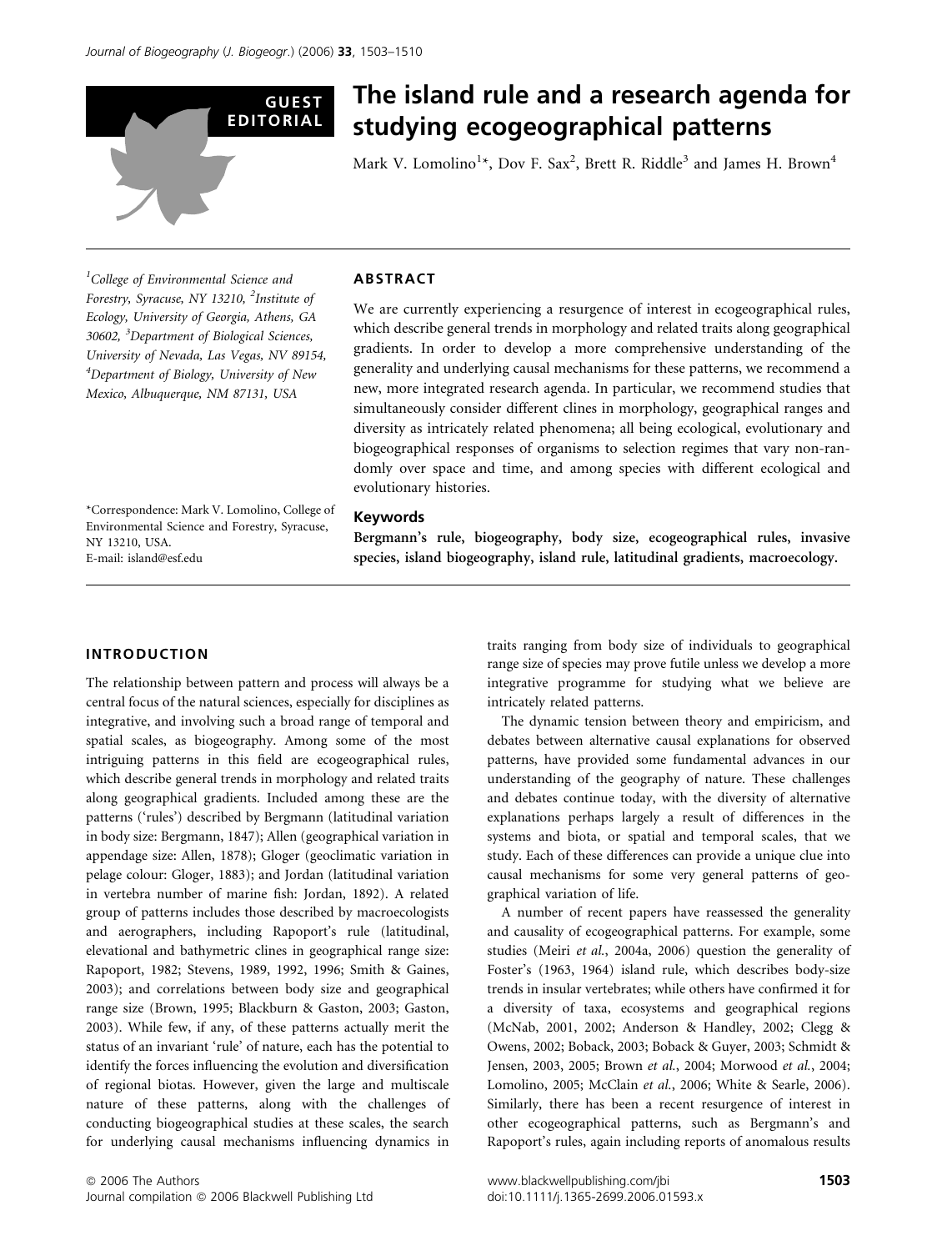(Gaston et al., 1998), as well as other studies confirming the generality of these patterns (in mammals: Ashton et al., 2000; Meiri & Dayan, 2003; Meiri et al., 2004b; in birds: Ashton, 2002a; Meiri & Dayan, 2003; in salamanders: Ashton, 2002b; in turtles: Ashton & Feldman, 2003; and in ants: Cushman et al., 1993; Kaspari & Vargo, 1995). Rather than debating the merits of any particular papers, we use this opportunity to suggest how these independent and sometimes contradictory lines of research can be integrated into a more comprehensive, hypothesis-driven research agenda for studying ecogeographical patterns.

Here we first summarize the epistemology of the island rule as an illustrative case study. This pattern was first described by Foster (1963, 1964), but it was not labelled as a rule (and one 'with fewer exceptions than any other ecotypic rule in animals') until VanValen's papers in 1973 (Van Valen, 1973a,b: p. 35). Originally, Foster described the pattern as a tendency for different taxa (orders of mammals) to exhibit different evolutionary trends on islands, rodents tending to increase, and carnivores and ungulates tending to decrease in body size. Later, Heaney (1978), Lomolino (1985) and others reinterpreted the rule to be a graded trend from gigantism in the smaller species to dwarfism in the larger species of mammals. This recasting of the island rule reflected the heuristic tension between process and pattern, and theory and empiricism. The earliest articulation of the island rule suggested disparate evolutionary trends among mammalian orders, but this was soon found to be inconsistent with modern evolutionary theory. Rather than invoking some overriding importance of phylogenetic inertia that somehow differs among mammalian orders, the island rule (sensu nova) instead is inferred to reflect differences in selective pressures on islands and among species of different body size (therefore the graded trend should occur within, as well as among, mammalian orders; see explanations by Heaney, 1978; Lomolino, 1985, 2005; Adler & Levins, 1994; Adler, 1996; Marquet & Taper, 1998; McNab, 2001, 2002; Gould & MacFadden, 2004). Note, however, that the geographical context of the island rule's primary pattern is typically limited and binary: terrestrial populations occur in just two types of ecosystem, islands or mainland sites. Yet we know that islands vary in area, isolation, latitude and other characteristics that influence the abilities of organisms to colonize and maintain populations. Thus, in addition to the primary pattern, body size of insular populations of particular species should not be constant, but should vary in a non-random manner among islands and archipelagoes. These secondary or corollary patterns provide excellent opportunities to evaluate alternative explanations for the island rule, for example by testing for correlations between body size and the area, isolation and latitude of islands (see studies summarized in Table 3 of Lomolino, 2005), or equivalently by testing for dynamics in body size following range expansion and vicariance, or tectonic events, climatic fluxes and associated changes in productivity, community structure and isolation of habitats and populations (Case, 1976, 1982, 2002).

Until very recently, the island rule seemed to apply almost exclusively to mammals, particularly non-volant, terrestrial mammals. Early papers by Foster (1963, 1964), Heaney (1978) and Lomolino (1983, 1985) relied on a combination of their own field studies and a larger body of data collected from manual searches of museum collections and libraries. Given that these studies were conducted well before automated searches were possible, they were far from complete. Yet the diversity of species and islands comprising these data is considerable, including species ranging in size from shrews (Sorex spp.) to Pleistocene elephants and mammoths (e.g. Mammuthus primigenius), and islands ranging in area from  $<$  1 ha to  $>$  500,000 km<sup>2</sup>. Recently these data were transcribed into digital files and re-analysed at a range of taxonomic levels (Lomolino, 2005), again confirming the generality of the island rule and, based on an updated literature review, suggesting that it applies not just to most mammals but to other vertebrates as well (database available on the Resources Page of the International Biogeography Society, http://www.biogeography.org). This does not mean that this and similar data sets are without gaps or other shortcomings; the use of modern search engines can probably increase the volume of this data set many-fold.

## SETTING A RESEARCH AGENDA FOR STUDYING ECOGEOGRAPHICAL RULES

Simply expanding this or other ecogeographical data sets, however, is not as likely to contribute to a new synthesis as would a well coordinated research agenda that is based on causal hypotheses, conducted across an appropriate range of spatial and temporal scales, and designed to include the most relevant measures of dependent variables (in this case, alternative measures of body size) and optimal ranges of independent variables (e.g. trophic status, diet, ecological interactions and vagility of the species; area, isolation, species diversity, latitude, age and productivity of the islands). This would include coordinated studies that use standardized methodology and phylogenetic information, thus allowing comparisons among different groups of species and among archipelagoes (those differing in the features listed above).

If all relationships were linear, then the task of designing insightful, local- to global-scale field studies for subsequent synthesis would be relatively simple. Nonlinear relationships, however, are quiet common in ecology and biogeography, thus our studies need to be informed by theory (particularly the predicted nature of response curves that may, for example, assume polytonic, sigmoidal or asymptotic relationships; or those that include thresholds marking qualitatively different relationships between dependent and independent variables; Lomolino & Weiser, 2001; Muradian, 2001; Fahrig, 2002; Toms & Lesperance, 2003; Luck, 2005).

Just as importantly, we need to analyze existing data sets (comprising complex and heterogeneous collections of data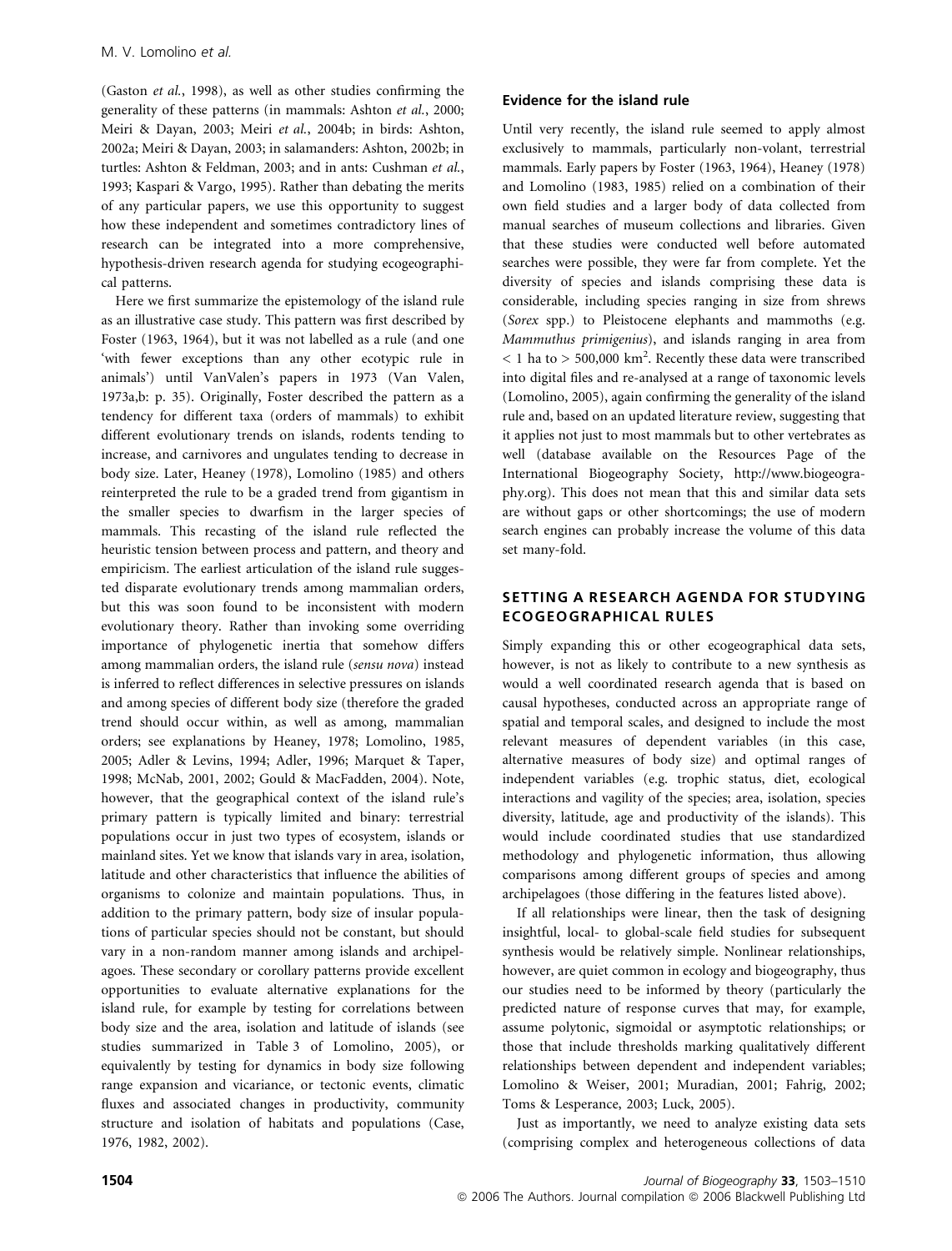gleaned from the literature and, ultimately, from many hundreds of field studies) with serious consideration of their limitations; for the most part, they were not designed to address the hypotheses we are now testing. For example, our understanding of the relevant characteristics of islands and species (listed above) will always be imperfect, as will our understanding of the complexity and underlying functional relationships among these variables. Even body size (the dependent variable in many ecogeographical studies) and geographical range size (the 'fundamental unit' of biogeography) can be measured in a variety of ways. Regardless of the alternative metric used, each probably exhibits a different relationship with independent variables and underlying processes, even for the same species, archipelago and geographical region.

We should also consider the possibility that these heterogeneous data sets may be unintentionally biased: they may include a limited or unrepresentative range of independent variables (e.g. based on studies of just the smallest islands, given logistical considerations, or in other cases based on data from just the largest islands, given collection biases); or they may comprise data that are complicated with confounding correlations among independent variables (e.g. in many archipelago-scale studies, island area and isolation tend to be negatively correlated). It is therefore likely that the challenges of inferring patterns and causality from such a heterogeneous collection of studies, and from a broad range of archipelagoes, regional biota and temporal and spatial scales, will contribute to both Type I errors (e.g. mistakenly declaring a body size trend to be statistically significant) and Type II errors (failing to detect the predicted pattern when it did occur; Gotelli & Ellison, 2004).

Returning to our case study of the island rule, recent studies continue to report the pattern for a growing diversity of archipelagoes and biota, most recently including such diverse species as common shrews (Sorex araneus) of the Scottish islands (White & Searle, 2006); mammals and birds inhabiting anthropogenically transformed landscapes in Denmark (Schmidt & Jensen, 2003, 2005); marine invertebrates in the isolated reaches of the deep sea (McClain et al., 2006); Late Pleistocene hominins of Indonesia (Brown et al., 2004; Morwood et al., 2004); and Late Jurassic and Cretaceous sauropod dinosaurs of ancient Palearctic islands (Jianu & Weishampel, 1999; Sander et al., 2006; see also Palkovacs, 2003; Millien & Damuth, 2004; Wikelski, 2005). Nevertheless, in our assessments of the generality of this and other ecogeographical rules, we should be vigilant not to dismiss or ignore seemingly anomalous findings. While they may, in some cases, be byproducts of limitations of the study design and of the complexity inherent in studies of large-scale phenomena (authentic Type II errors), such exceptional patterns may actually reflect distinctive features of the system or species groups, including those associated with alternative causal explanations for ecogeographical patterns (e.g. exceptional levels of productivity, diversity, age, area or isolation of the islands; or unusual resource requirements, ecological interactions, body plans, physiology or vagility of the species).

Post hoc use of the comparative approach (in this case, comparing features of the exceptional archipelagoes and biota with those exhibiting patterns consistent with the rule in question) will continue to prove a powerful tool in biogeography. Moreover, our abilities to design and conduct field studies at local-to-global scales have now advanced to the point that such studies, if based on a priori consideration of causal mechanisms, can provide some fundamental insights into the geographical variation and diversification of life.

In addition to comparing clines in body size and geographical ranges among archipelagoes, biogeographical regions and biota, a new synthesis in ecological biogeography may best be achieved by making strategic, hypothesis-driven comparisons across spatial and temporal scales and levels of complexity, and by integrating insights from related (and sometimes seemingly unrelated) ecogeographical patterns (e.g. Bergmann's rule, the island rule, Vermeij's rule of predation and morphological defences, Rapoport's rule of geographical range size, and latitudinal gradients in species richness and morphological diversity; for a review of these patterns see Lomolino et al., 2005: pp. 567–640).

## Exploring ecogeographical rules with insights from species invasions

Perhaps most insightful among these new, more integrative research initiatives are the opportunities afforded by the many thousands of introduction 'experiments' performed by human civilizations during their advances across the globe. Each of these episodes of invasion provides an opportunity to investigate how the dynamics in one of the most fundamental characteristics of an organism – its body size – is associated with the dynamics in one of the most fundamental characteristics of a species – its geographical range. A limited, but intriguing number of studies have demonstrated that ecogeographical patterns can evolve in surprisingly short periods of time as an invasive species expands its exotic range and, as a result, experiences repeated founder events and novel selection regimes (Johnston & Selander, 1964; Huey et al., 2000, 2005; Gilchrist et al., 2001; Sax, 2001; Campbell & Echternacht, 2003; Fridley et al., 2006; Patterson et al., 2006). The converse phenomenon – changes in body size and other characteristics of individuals as the species' geographical range contracts – may prove just as insightful. We know that geographical range collapse is far from a random process, with final populations typically persisting in the most isolated reaches of the species' historical range, either along the range periphery, in montane areas or on oceanic islands (Lomolino & Channell, 1995; Channell & Lomolino, 2000a,b; see also Safriel et al., 1994; Towns & Daugherty, 1994; Gaston, 2003; Laliberte & Ripple, 2004). Yet we know of no studies examining the consequences of this highly non-random pattern of range collapse on bodysize variation in native or invasive species.

Similarly, studies of invasive species may provide key insights into the processes that lead to other ecogeographical patterns, particularly geographical variation in body size across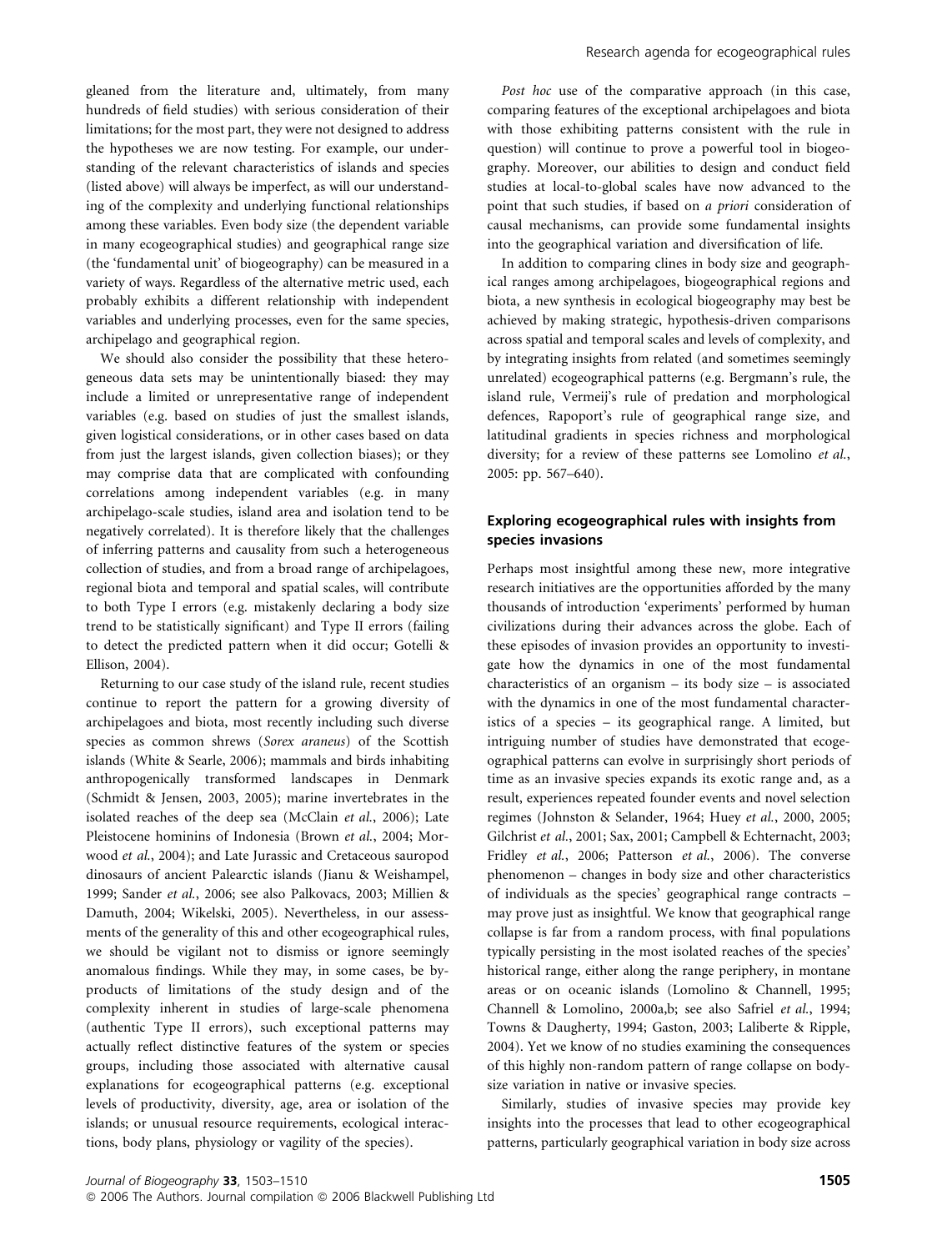latitudinal gradients and on islands. Previous work has shown that body size can change quickly in invaded regions for a variety of species, including house sparrows (Passer domesticus) and tree sparrows (Spizella arborea) in North America (Johnston & Selander, 1964; St. Louis & Barlow, 1991); brown anoles (Anolis sagrei) introduced to sites in central Florida (Campbell & Echternacht, 2003); and fruit flies (Drosophila subobscura) in North and South America, where the observed trend in body size was shown to be genetic (as opposed to a phenotypically plastic trait; Huey et al., 2000, 2005).

Islands afford special opportunities to study the underlying mechanisms influencing changes in body size of invading species because of the great amount of replication that exists among these 'unnatural' experiments. Replication for these experiments exists in two forms: first, in the individual species that have been introduced to many different islands; and second, in the variety of species that have been introduced to the same islands. These experiments include at least two types of treatment: (1) different lengths of time that introduced populations have been present on islands, which allow us to examine rates of change; and (2) substantial variation in abiotic and biotic conditions found on different islands, which can inform our understanding of the causal mechanisms of change in body size. Experimental controls for these experiments also exist, in that we can compare the body size of invasives on islands with that of populations in their native range. Conversely, although much less frequently studied, insular species that invade mainland ecosystems also can provide some intriguing insights. Finally, a wealth of relevant data are available from studies of contemporary populations in native and introduced ranges, and in museum collection records, which can provide a historical record of change over space and time.

While the available records on invasive species may include gaps, collection biases and other shortcomings common to other unplanned experiments, they also offer unrivalled opportunities to advance our understanding of the processes influencing the body size of natives as well as invasives. For example, records of invasive species provide the opportunity to compare changes in body size of species varying in resource requirements (e.g. large vs. small animals; carnivores vs. herbivores; homeotherms vs. poikilotherms) and vagilities (e.g. bats and birds vs. non-volant mammals, reptiles and amphibians). They also provide us with the opportunity to examine whether rates of change vary with latitude, elevation, climate, island size, isolation, and number of potential competitors and predators. Thus, the evidence available from invasive species should help to elucidate many of the processes hypothesized to explain ecogeographical patterns in the evolution of body size.

## Time-for-space substitutions in studying ecogeographical rules

As we have observed, evolution occurs not just over time, but across space as well. Studies that acknowledge this and substitute time for space provide some compelling demonstrations of the utility of reintegrating the earlier holistic, but now distinct and divergent, disciplines of evolution, biogeography and ecology (Lomolino & Heaney, 2004; Lomolino et al., 2004). Climatic fluxes such as those that occurred during the Pleistocene often created a temporal series of selective regimes, equivalent in many ways to the spatial series of environments that characterize today's geographical clines (e.g. in latitude, elevation and depth). Recent studies reveal that native vertebrates often responded with evolutionary changes in body size equivalent to ecogeographical patterns in body size. For example, Millien et al.'s (2006) review demonstrates that, consistent with explanations for ecogeographical patterns such as Bergmann's rule, body-size evolution of vertebrates often tracks climate change over time scales of a few decades to tens of thousands of years (Pregill & Steadman, 2004). The time-for-space substitution can also prove an invaluable tool in studying evolution and the adaptive potential of species introduced onto islands, or native species that are becoming increasingly isolated in anthropogenic 'archipelagoes' of their native ecosystems. Again, Millien et al. (2006) have reviewed some of the evidence for rapid evolution in species introduced to islands, which includes a limited but interesting collection of studies reporting trends consistent with the island rule (including body size variation with island size, latitude, and number of potential competitors and predators). In an equally interesting set of studies of responses to fragmentation of terrestrial landscapes in Denmark, Schmidt & Jensen (2003, 2005) report that, while the body size of birds and mammals continues to track (but lag behind) rates of landscape transformation, the trajectories of changes in their body sizes are consistent with the island rule (body size increasing in relatively small species and decreasing in larger species).

#### RECOMMENDATIONS

The term 'ecogeographical rule' is arguably a misnomer (Mayr, 1956), as nearly all these patterns suggest not just an ecological, but also an evolutionary basis for the pattern. Exceptions are not just possible but are expected, and are likely to provide key insights in evaluating alternative explanations (for an interesting series of discussions on laws of nature and ecology see Lawton, 1999; Murray, 2000; Colyvan & Ginzburg, 2003; O'Hara, 2005). Rather than suggesting an alternative label for such patterns, instead we recommend some fundamental changes in how we study these very general phenomena. Together, these recommendations constitute a more integrated approach, and one more likely to provide a more comprehensive understanding of the underlying causal forces for these patterns.

1. Rather than just describing the patterns, our research should be designed to test causal hypotheses that attempt to explain the primary pattern, its corollaries and its exceptions. 2. We should use the comparative approach and, when possible, deconstruct (sensu Huston, 1994) the primary ecogeographical pattern into its component patterns for different groups of species, archipelagoes, regions, and spatial and temporal scales.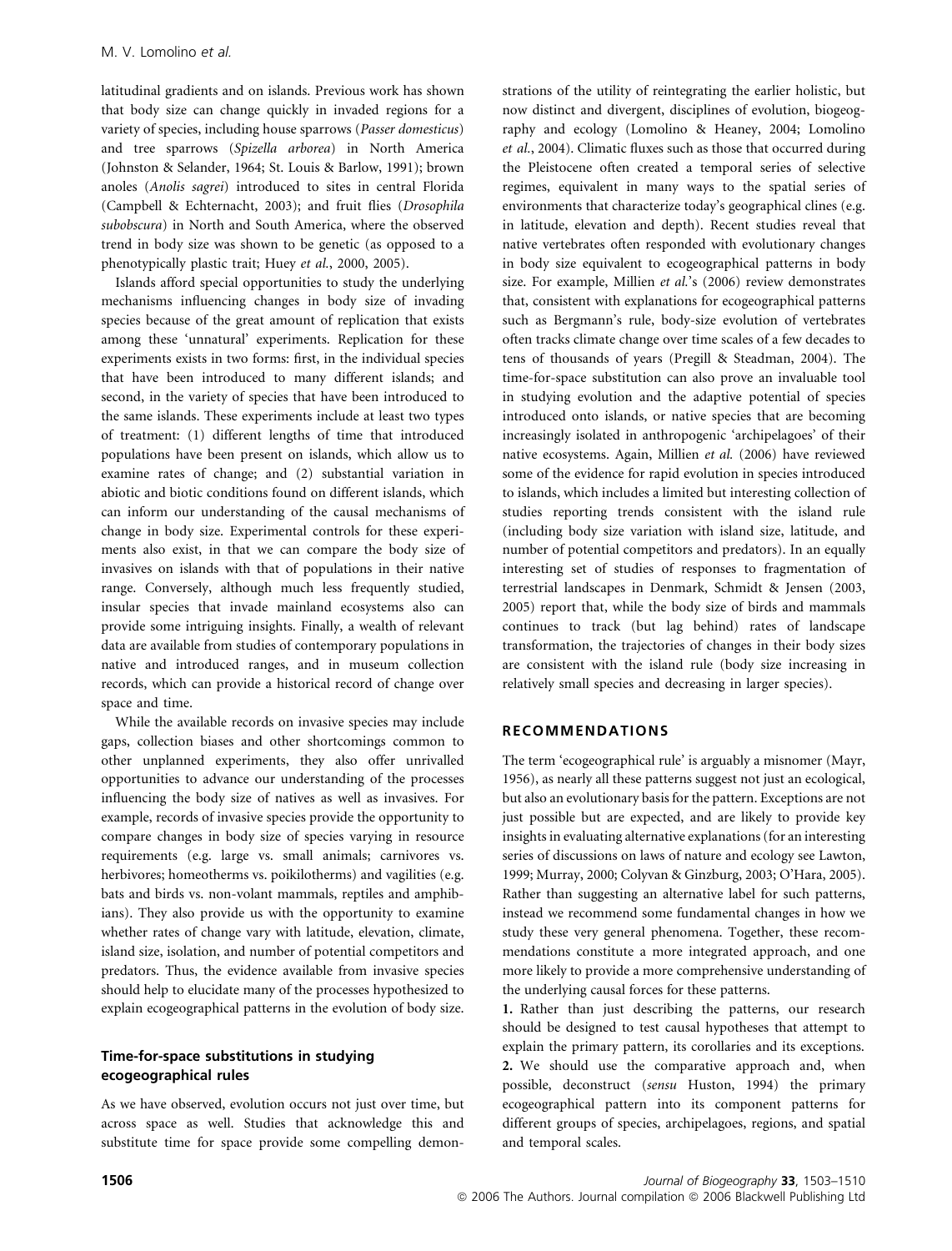3. The research programme should be expanded to include a greater diversity of ecosystems and species and, in addition to the traditional focus on insular mammals and birds, should assess the generality and causality of these patterns among functionally different groups, including other vertebrates, invertebrates and plants.

4. Ecogeographical patterns should be mapped (displayed and explored) not just as one-dimensional clines, but as variation in body size and other characteristics across geographical templates that are two-dimensional (terrestrial systems) or three-dimensional (marine systems) (Hawkins & Diniz-Filho, 2006; Ruggiero & Hawkins, 2006).

5. Given the *post hoc* nature of many studies in ecogeography (where our 'experiments' are opportunistic), we should acknowledge the possibilities of both Type I and Type II errors when interpreting the results of those studies.

6. These studies should be informed by phylogenetic and phylogeographical analyses and, whenever possible, should utilize molecular markers and other techniques to reconstruct colonization histories and identify extant or extinct source populations.

7. We should capitalize on the thousands of unplanned but well chronicled introduction 'experiments' as opportunities to investigate simultaneously the dynamics of morphological traits and geographical range size. Among these, we include the many waves of invasions and subsequent ecological and evolutionary adaptations of Homo sapiens. Given the available global record on colonization by human civilizations and the substantial morphological variation among individuals and regional populations, ecogeographical studies of our own species may prove especially intriguing (Roberts, 1953, 1978; Ruff, 1994; Bindon & Baker, 1997; Brown et al., 2004; Morwood et al., 2004).

8. We should also assess the potential heuristic and applied value of studying changes in body size and other morphological characteristics of native species inhabiting archipelagoes of their native ecosystems that continue to dwindle in area and become increasingly more isolated. Such studies of anthropogenically fragmented biota have obvious importance for both understanding and conserving the natural character of native, but often threatened, biota (Ashley et al., 2003).

9. While challenging, the most promising lines of research will be those that study simultaneously a combination of geographical clines in morphology, geographical ranges, and diversity as intricately related phenomena, all being ecological, evolutionary and biogeographical responses of organisms to selection regimes that vary non-randomly over space and time, and among species with different ecological and evolutionary histories.

10. The more integrative research agenda that we recommend should include well-coordinated studies of the spatial and temporal dynamics of body size, growth form, geographical ranges and other individual- to species-level traits of animals and plants investigated over three complementary dimensions or clines: (i) geographical gradients across the Earth's current template, (ii) the temporal–spatial dynamics of body size in

species undergoing range expansion or range collapse in recent or historical periods, and (iii) temporal clines associated with climatic fluxes of the past.

In an attempt to encourage such a research agenda, the International Biogeography Society (http://www.biogeography.org) has organized a plenary symposium – An Integrative View of Ecogeographical 'Rules' – to be held at the Society's third Biennial Conference in the Canary Islands in January 2007. The symposium will feature contributions from five distinguished scientists discussing both the generality and causality of a variety of ecogeographical patterns. These plenary talks will include a diversity of perspectives, from the physiological, behavioural, ecological and evolutionary bases of these phenomena to their expressions at regional to global scales. We are optimistic that, in addition to providing their own insightful perspectives, these speakers will stimulate new and more integrative research on these fundamental and fascinating patterns in the geographical variation of nature.

### ACKNOWLEDGEMENTS

We thank two anonymous reviewers for their comments on an earlier version of this manuscript.

## REFERENCES

- Adler, G.H. (1996) The island syndrome in isolated populations of a tropical forest rodent. Oecologia, 108, 694–700.
- Adler, G.H. & Levins, R. (1994) The island syndrome in rodent populations. Quarterly Review of Biology, 69, 473–490.
- Allen, J.A. (1878) The influence of physical conditions in the genesis of species. Radical Review, 1, 108–140.
- Anderson, R.P. & Handley, C.O. (2002) Dwarfism in insular sloths: biogeography, selection and evolutionary rate. Evolution, 56, 1045–1058.
- Ashley, M.V., Wilson, M.F., Pergams, O.R.W., O'Dowd, D.J., Gende, S.M. & Brown, J.S. (2003) Evolutionary enlightened management. Biological Conservation, 111, 115–123.
- Ashton, K.G. (2002a) Patterns of within-species body size variation in birds: strong evidence for Bergmann's rule. Global Ecology and Biogeography, 11, 505–523.
- Ashton, K.G. (2002b) Do amphibians follow Bergmann's rule? Canadian Journal of Zoology, 80, 708–716.
- Ashton, K.G. & Feldman, C.R. (2003) Bergmann's rule in nonavian reptiles: turtles follow it, lizards and snakes reverse it. Evolution, 57, 1151–1163.
- Ashton, K.G., Tracy, M.C. & de Queiroz, A. (2000) Is Bergmann's rule valid for mammals? American Naturalist, 156, 390–415.
- Bergmann, C. (1847) Über die Verhältnisse der Wärmeökonomie der Thiere zu ihren Grösse. Göttinger Studien, 1, 595–708.
- Bindon, J.R. & Baker, P.T. (1997) Bergmann's rule and the thrifty genotype. American Journal of Physical Anthropology, 104, 201–210.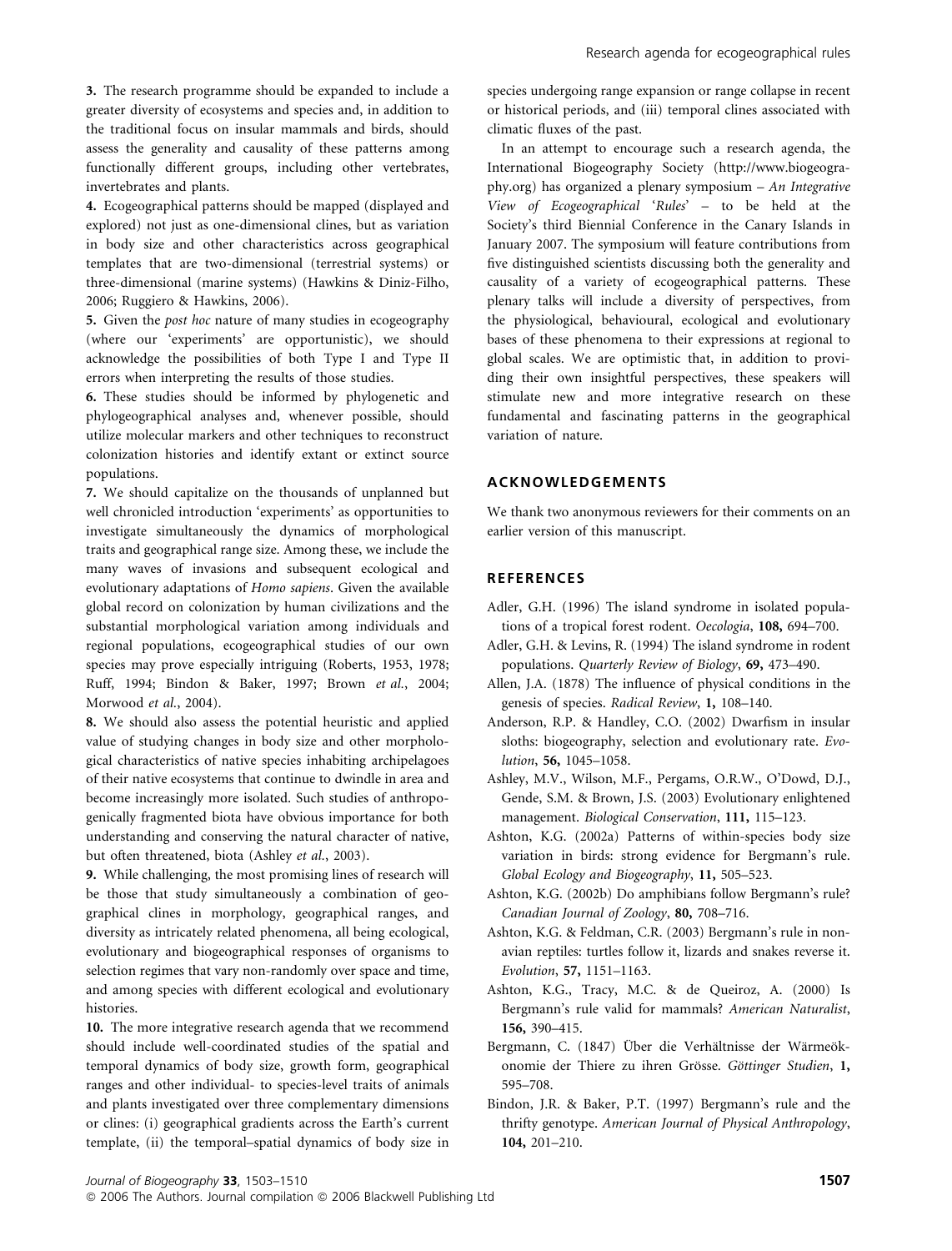- Blackburn, T.M. & Gaston, K.J. (eds) (2003) Macroecology: concepts and consequences. Blackwell Scientific Publications, Oxford, UK.
- Boback, S.M. (2003) Body size evolution in snakes: evidence from island populations. Copeia, 2003, 81–94.
- Boback, S.M. & Guyer, C. (2003) Empirical evidence for an optimal body size in snakes. Evolution, 57, 345–351.
- Brown, J.H. (1995) Macroecology. University of Chicago Press, Chicago, IL.
- Brown, P., Sutikna, T., Morwood, M.J., Soejono, R.P., Jatmiko, Saptomo, E.W. & Due, R.A. (2004) A new small-bodied hominin from the Late Pleistocene of Flores, Indonesia. Nature, 431, 1055–1061.
- Campbell, T.S. & Echternacht, A.C. (2003) Introduced species as moving targets: changes in body sizes of introduced lizards following experimental introductions and historical invasions. Biological Invasions, 5, 193–212.
- Case, T.J. (1976) Body size differences between populations of the chuckwalla, Sauromalus obesus. Ecology, 57, 313–323.
- Case, T.J. (1982) Ecology and evolution of insular gigantic chuckwallas, Sauromalus hispidus and Sauromalus varius. Iguanas of the world (ed. by G.M. Burghardt and A.S. Rand), pp. 184–212. Noyes Publications, Park Ridge, NJ.
- Case, T.J. (2002) Reptiles. A new island biogeography of the Sea of Cortez (ed. by T.J. Case, M.L. Cody and E. Ezcurra), pp. 221–270. Oxford University Press, Oxford, UK.

Channell, R. & Lomolino, M.V. (2000a) Dynamic biogeography and conservation of endangered species. Nature, 403, 84–86.

- Channell, R. & Lomolino, M.V. (2000b) Trajectories toward extinction: dynamics of geographic range collapse. Journal of Biogeography, 27, 169–179.
- Clegg, S.M. & Owens, I.P.F. (2002) The 'island rule' in birds: medium body size and its ecological explanation. Proceedings of the Royal Society of London Series B, Biological Sciences, 269, 1359–1365.
- Colyvan, M. & Ginzburg, L.R. (2003) Laws of nature and laws of ecology. Oikos, 101, 649–653.
- Cushman, J.H., Lawton, J.H. & Manly, B.F.J. (1993) Latitudinal patterns in European ant assemblages: variation in species richness and body size. Oecologia, 95, 30–37.
- Fahrig, L. (2002) Habitat fragmentation effect of habitat fragmentation on the extinction threshold: a synthesis. Ecological Applications, 12, 346–354.

Foster, J.B. (1963) The evolution of native land mammals of the Queen Charlotte Islands and the problem of insularity. PhD Thesis, University of British Columbia, Vancouver, Canada.

Foster, J.B. (1964) Evolution of mammals on islands. Nature, 202, 234–235.

Fridley, J.D., Qian, H., White, P.S. & Palmer, M.W. (2006) Plant species invasions along the latitudinal gradient in the United States. Ecology (in press).

Gaston, K.J. (2003) The structure and dynamics of geographic ranges. Oxford University Press, Oxford, UK.

Gaston, K.J., Blackburn, T.M. & Spicer, J.I. (1998) Rapoport's rule: time for an epitaph? Trends in Ecology and Evolution, 13, 70–74.

- Gilchrist, G.W., Huey, R.B. & Serra, L. (2001) Rapid evolution of wing size clines in Drosophila subobscura. Genetica, 112– 113, 273–286.
- Gloger, C.L. (1883) Das Abandern der Vogel durch Einfluss des Klimas. A. Schulz, Breslau, Germany.
- Gotelli, N.J. & Ellison, A.M. (2004) A primer of ecological statistics. Sinauer Associates, Sunderland, MA.
- Gould, G.C. & MacFadden, B.J. (2004) Gigantism, dwarfism, and Cope's Rule, 'Nothing in evolution makes sense without a phylogeny'. Bulletin of the American Museum of Natural History, 285, 219–237.
- Hawkins, B.A. & Diniz-Filho, J.A.F. (2006) Beyond Rapoport's rule: evaluating range size patterns of New World birds in a two-dimensional framework. Global Ecology and Biogeography (in press).
- Heaney, L.R. (1978) Island area and body size of insular mammals: evidence from the tri-colored squirrel (Calliosciurus prevosti) of Southwest Africa. Evolution, 32, 29–44.
- Huey, R.B., Gilchrist, G.W., Carlson, M.L., Berrigan, D. & Serra, L. (2000) Rapid evolution of a geographic cline in an introduced species of fly. Science, 287, 308–309.
- Huey, R.B., Gilchrist, G.W. & Hendry, A.P. (2005) Using invasive species to study evolution: case studies with Drosophila and salmon. Species invasions: insights into ecology, evolution and biogeography (ed. by D.F. Sax, J.J. Stachowicz and S.D. Gaines), pp. 139–164. Sinauer Associates, Sunderland, MA.
- Huston, M.A. (1994) Biological diversity: the coexistence of species on changing landscapes. Cambridge University Press, Cambridge, UK.
- Jianu, C.-M. & Weishampel, D.B. (1999) The smallest of the largest: a new look at possible dwarfing in sauropod dinosaurs. Geologie en Mijnbouw Palaeontology, 36, 361–385.
- Johnston, R.F. & Selander, R.K. (1964) House sparrows: rapid evolution of races in North America. Science, 144, 548–550.
- Jordan, D.S. (1892) Temperature and vertebrae: a study in evolution. Wilder-Quarter Century Books, New York.
- Kaspari, M. & Vargo, E. (1995) Does colony size buffer environmental variation? Bergmann's rule and social insects. The American Naturalist, 145, 610–632.
- Laliberte, A.S. & Ripple, W.J. (2004) Range contractions of North American carnivores and ungulates. BioScience, 54, 123–138.
- Lawton, J.H. (1999) Are there any general laws in ecology? Oikos, 84, 177–192.
- Lomolino, M.V. (1983) Island biogeography, immigrant selection, and mammalian body size on islands. PhD Thesis, State University of New York at Binghampton.
- Lomolino, M.V. (1985) Body size of mammals on islands: the island rule re-examined. The American Naturalist, 125, 310– 316.
- Lomolino, M.V. (2005) Body size evolution in insular vertebrates: generality of the island rule. Journal of Biogeography, 32, 1683–1699.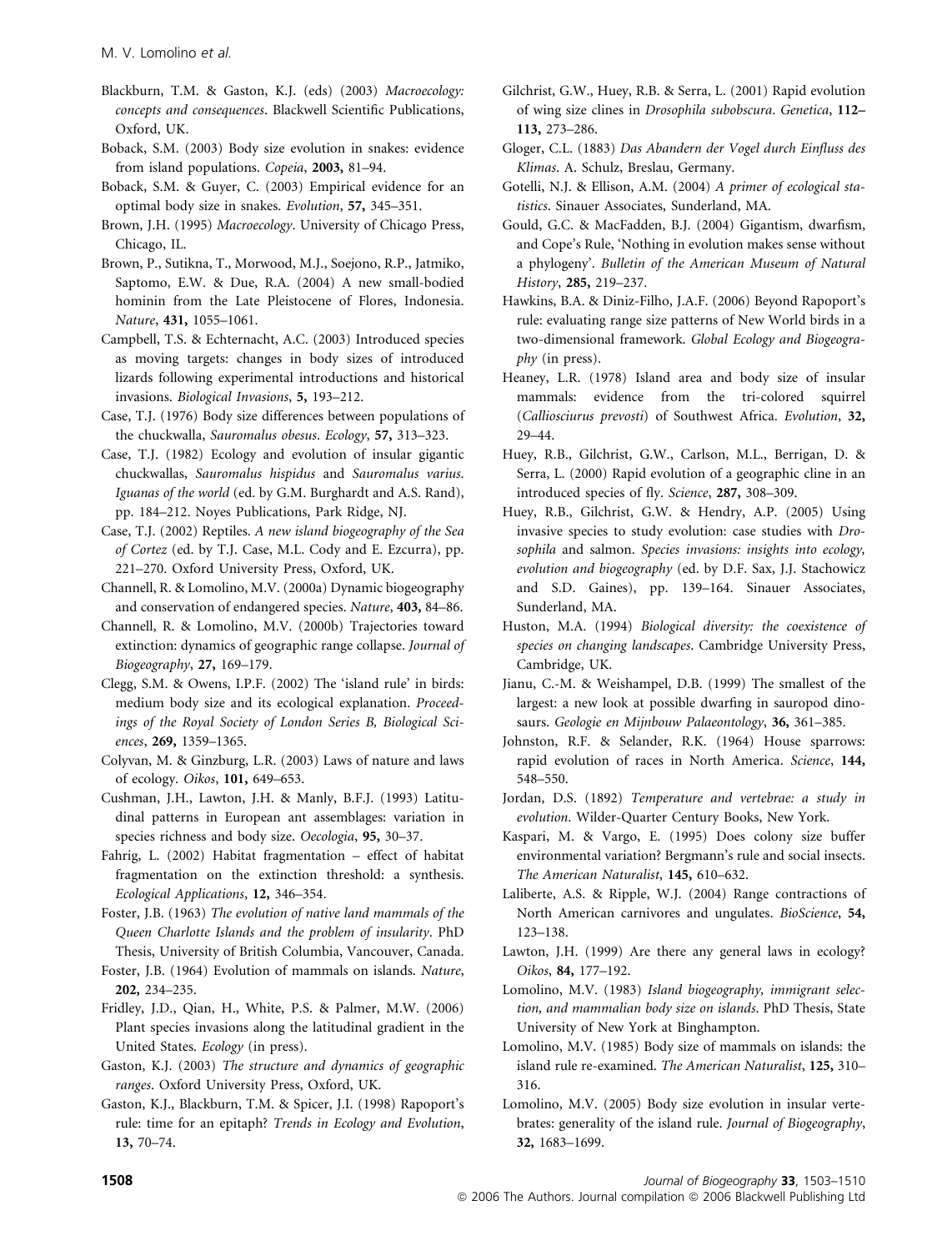- Lomolino, M.V. & Channell, R. (1995) Splendid isolation: patterns of range collapse in endangered mammals. Journal of Mammalogy, 76, 335–347.
- Lomolino, M.V. & Heaney, L.R. (eds) (2004) Frontiers of biogeography. Sinauer Associates, Sunderland, MA.
- Lomolino, M.V. & Weiser, M.D. (2001) Towards a more general species–area relationship: diversity on all islands, great and small. Journal of Biogeography, 28, 431– 445.
- Lomolino, M.V., Sax, D.F. & Brown, J.H. (eds) (2004) Foundations of biogeography. University of Chicago Press, Chicago, IL.
- Lomolino, M.V., Riddle, B.R. & Brown, J.H. (2005) Biogeography, 3rd edn. Sinauer Associates, Sunderland, MA.
- Luck, G.W. (2005) An introduction to ecological thresholds. Biological Conservation, 124, 299–300.
- Marquet, P.A. & Taper, M.L. (1998) On size and area: patterns of mammalian body size extremes across landmasses. Evolutionary Ecology, 12, 127–139.
- Mayr, E. (1956) Geographical character gradients and climatic adaptation. Evolution, 10, 105–108.
- McClain, C.R., Boyer, A.G. & Rosenberg, G. (2006) The island rule and the evolution of body size in the deep sea. Journal of Biogeography. doi: 10.1111/j.1365-2699.2006. 01545.x.
- McNab, B.K. (2001) Functional adaptations to island life in the West Indies. Biogeography of the West Indies: patterns and perspectives, 2nd edn (ed. by C.A. Woods and F.E. Sergile), pp. 55–62. CRC Press, Boca Raton, FL.
- McNab, B.K. (2002) Minimizing energy expenditure facilitates vertebrate persistence on oceanic islands. Ecology Letters, 5, 693–704.
- Meiri, S. & Dayan, T. (2003) On the validity of Bergmann's rule. Journal of Biogeography, 30, 331–351.
- Meiri, S., Dayan, T. & Simberloff, D. (2004a) Body size of insular carnivores: little support for the island rule. The American Naturalist, 163, 469–479.
- Meiri, S., Dayan, T. & Simberloff, D. (2004b) Carnivores, biases and Bergmann's rule. Biological Journal of the Linnean Society, 81, 579–588.
- Meiri, S., Dayan, T. & Simberloff, D. (2006) The generality of the island rule reexamined. Journal of Biogeography, 33, 1571–1577.
- Millien, V. & Damuth, J. (2004) Climate change and size evolution in an island rodent species: new perspectives on the island rule. Evolution, 58, 1353–1360.
- Millien, V., Lyons, S.K., Olson, L., Smith, F.A., Wilson, A.B. & Yom-Tov, Y. (2006) Ecotypic variation in the context of global climate change: revisiting the rules. Ecological Letters, 9, 853–869.
- Morwood, M.J., Soejono, R.P., Roberts, R.G., Sutikna, T., Turney, C.S.M., Westaway, K.E., Rink, W.J., Zhao, J.-X., Van den Bergh, G.D., Due, T.A., Hobbs, D.R., Moore, M.W., Bird, M.I. & Fifield, L.K. (2004) Archaeology and age of a new hominin from Flores in eastern Indonesia. Nature, 431, 1087–1091.
- Muradian, R. (2001) Ecological thresholds: a survey. Ecological Economics, 38, 7–24.
- Murray, B.M. Jr (2000) Universal laws and predictive theory in ecology and evolution. Oikos, 89, 403–408.
- O'Hara, R.B. (2005) An anarchist's guide to ecological theory. Or, we don't need no stinkin' laws. Oikos, 110, 390–393.
- Palkovacs, E.P. (2003) Explaining adaptive shifts in body size on islands: a life history approach. Oikos, 103, 37–44.
- Patterson, B.D., Kays, R.W., Kasiki, S.M. & Sebestyen, V.M. (2006) Developmental effects of climate on the lion's mane. Journal of Mammalogy, 87, 193–200.
- Pregill, G.K. & Steadman, D.W. (2004) South Pacific iguanas: human impacts and a new species. Journal of Herpetology, 38, 15–21.
- Rapoport, E.H. (1982) Areography: geographic strategies of species (translation by B. Drausel). Pergamon, Oxford, UK.
- Roberts, D.F. (1953) Body weight, race and climate. American Journal of Physical Anthropology, 11, 533–558.
- Roberts, D.F. (1978) Climate and human variability, 2nd edn. Benjamin Cummings, Menlo Park, CA.
- Ruff, C.B. (1994) Morphological adaptation to climate in modern and fossil hominids. Yearbook of Physical Anthropology, 37, 65–107.
- Ruggiero, A. & Hawkins, B.A. (2006) Mapping macroecology. Global Ecology and Biogeography. doi: 10.1111/j.1466- 822x.2006.00238.x.
- Safriel, U.N., Volis, S. & Kark, S. (1994) Core and peripheral populations and global climate change. Israel Journal of Plant Sciences, 42, 331–345.
- Sander, P.M., Mateus, O., Laven, T. & Knotschke, N. (2006) Bone histology indicates insular dwarfism in a new Late Jurassic sauropod dinosaur. Nature, 441, 739–741.
- Sax, D.F. (2001) Latitudinal gradients and geographic ranges of exotic species: implications for biogeography. Journal of Biogeography, 28, 139–150.
- Schmidt, N.M. & Jensen, P.M. (2003) Changes in mammalian body length over 175 years – adaptations to a fragmented landscape? Conservation Ecology, 7, 6 http://www.consecol. org/vol7/iss2/art6/.
- Schmidt, N.M. & Jensen, P.M. (2005) Concomitant patterns in avian and mammalian body length changes in Denmark. Ecology and Society, 10, 5 http://www.ecologyandsociety.org/ vol10/iss2/art5/.
- Smith, K.F. & Gaines, S.D. (2003) Rapoport's bathymetric rule and the latitudinal species diversity gradient for Northeast Pacific fishes and Northwest Atlantic gastropods: evidence against a causal link. Journal of Biogeography, 30, 1153–1159.
- St. Louis, V.L. & Barlow, J.C. (1991) Morphometric analyses of introduced and ancestral populations of the Eurasian tree sparrow. Wilson Bulletin, 103, 1–12.
- Stevens, G.C. (1989) The latitudinal gradient in geographic range: how so many species coexist in the tropics. The American Naturalist, 133, 240–256.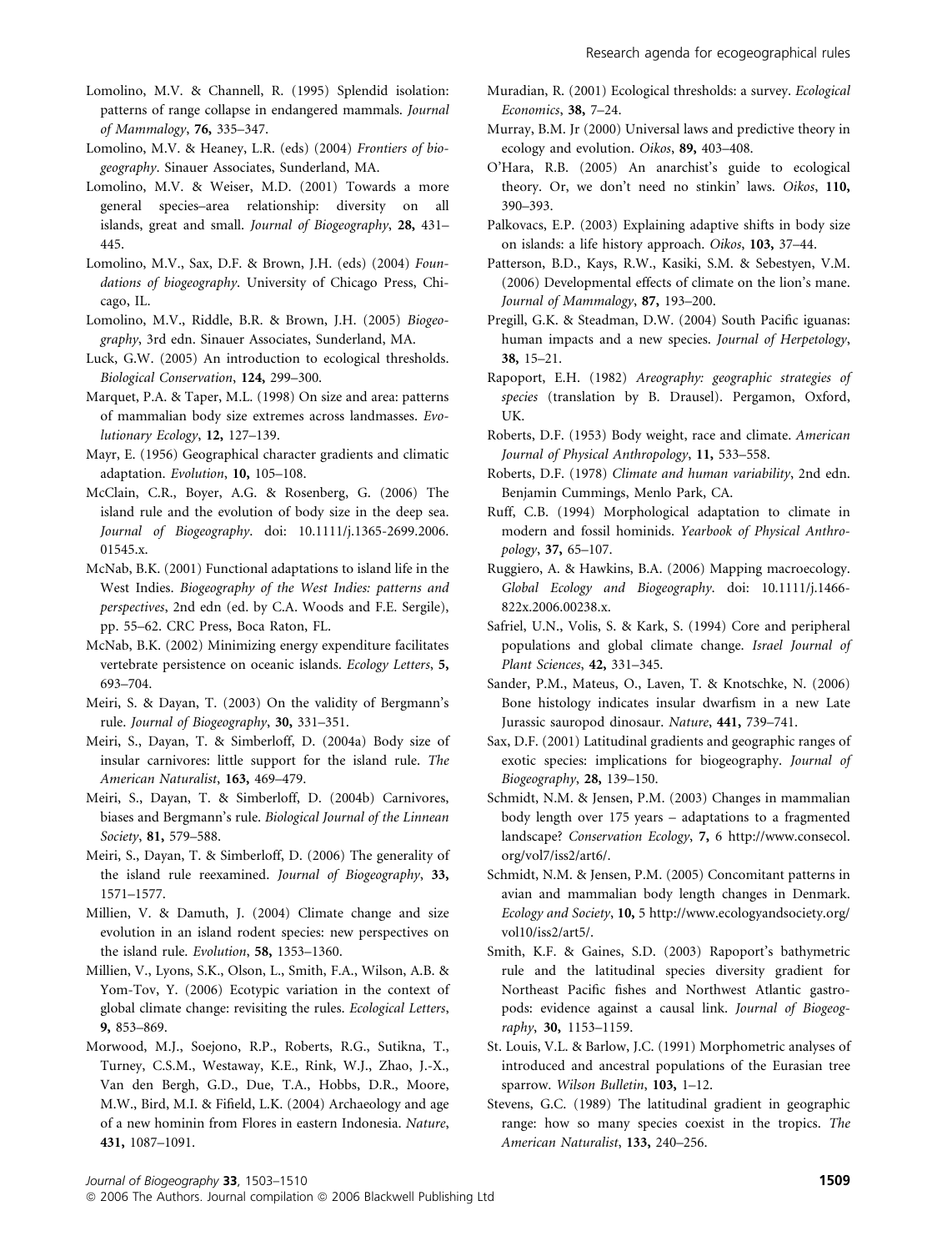M. V. Lomolino et al.

- Stevens, G.C. (1992) The elevational gradient in altitudinal range: an extension of Rapoport's latitudinal rule to altitude. The American Naturalist, 140, 893–911.
- Stevens, G.C. (1996) Extending Rapoport's rule to marine fishes. Journal of Biogeography, 23, 149–154.
- Toms, J.D. & Lesperance, M.L. (2003) Piece-wise regression: a tool for identifying ecological thresholds. Ecology, 84, 2034– 2041.
- Towns, D.R. & Daugherty, C.H. (1994) Patterns of range contractions and extinctions in the New Zealand herpetofauana following human colonization. New Zealand Journal of Zoology, 21, 325–339.
- Van Valen, L. (1973a) Body size and the number of plants and animals. Evolution, 27, 27–35.
- Van Valen, L. (1973b) Pattern and the balance of nature. Evolutionary Theory, 1, 31–49.
- White, T.A. & Searle, J.B. (2006) Factors explaining increased body size in common shrews (Sorex araneus) on Scottish Islands. Journal of Biogeography. doi: 10.1111/j.1365- 2699.2006.01599.x.
- Wikelski, M. (2005) Evolution of body size in Galapagos marine iguanas. Proceedings of the Royal Society of London Series B, Biological Sciences, 272, 1985–1993.

## BIOSKETCHES

Mark V. Lomolino is a founding member and past President of the International Biogeography Society, co-author of Biogeography, 3rd edn, and co-editor of Foundations of Biogeography and Frontiers of Biogeography: New Directions in the Geography of Nature.

Dov F. Sax is Assistant Professor at the University of Georgia. He has co-edited Foundations of Biogeography and Species Invasions: Insights into Ecology, Evolution and Biogeography. He has published papers on the ecology, evolutionary ecology, and biogeography of species invasions.

Brett R. Riddle's research emphasizes Late Neogene historical biogeography, phylogeography, and conservation genetics in western North America. He is a founding member and 2004–06 President of the International Biogeography Society.

James H. Brown is a Distinguished Professor of Biology at the University of New Mexico. His recent research has focused on patterns related to body size and the search for fundamental mechanistic principles that produce or constrain such allometric relationships.

Editor: Robert Whittaker